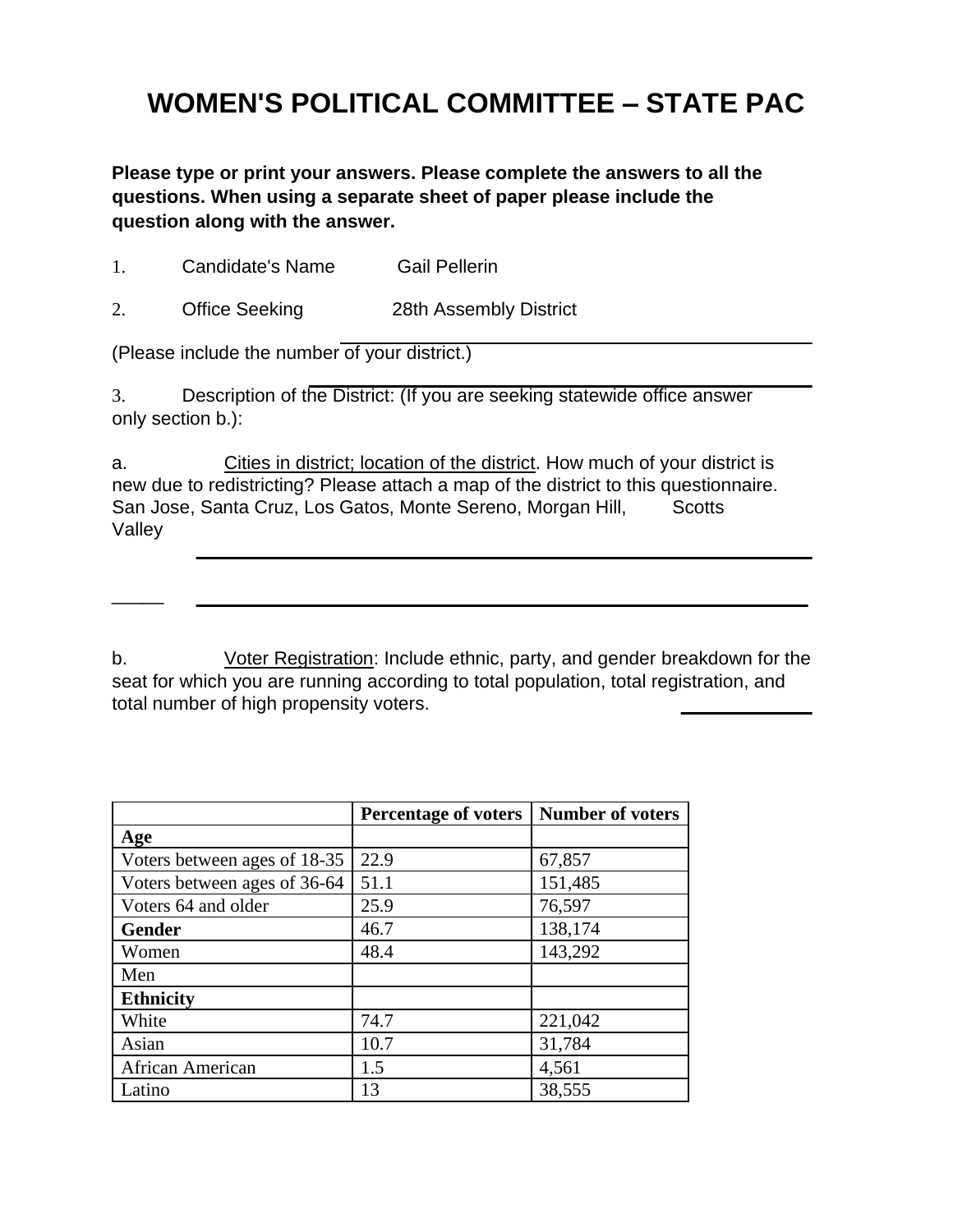| Other                     |      |         |
|---------------------------|------|---------|
| <b>Party Registration</b> |      |         |
| Democrat                  | 51.9 | 153,626 |
| Republican                | 18.9 | 55,942  |
| Decline to State          |      |         |
| Other                     | 29.2 | 86,371  |
|                           |      |         |

c. Past elections: How did your AD and SD vote for Governor and Controller in 2018? How did your AD and SD vote for President in 2016?

#### **Please be sure to answer all parts of the questions.**

 $\overline{\phantom{a}}$ 

Since redistricting, it is hard to answer as this region was several different Assembly and Senate Districts prior. The new 28th Assembly District is made up of two Counties - In 2018, Santa Cruz County voted 76.8% for Newsom, and Santa Clara County voted 71.4% for Newsom. For Controller Santa Cruz County voted 79.5% for Yee and Santa Clara voted 74.1% for Yee. In 2016, Santa Cruz voted 73.9% for Hillary Clinton and Santa Clara voted 72.7% for Hillary Clinton.

4. Who is the present holder of the seat for which you are running? If this person is not a pro-choice Democrat, when was the last time a pro-choice Democrat held this seat? Assemblymember Mark Stone, who has endorsed my campaign, and he is a pro-choice Democrat.

5. Major Challenger: Rob Rennie, Joe Thompson, Liz Lawler

6. Campaign Team: Plasha Will, Campaign Consultant, Rhianon Barnato, Sacramento Fundraiser, and three folks on the ground.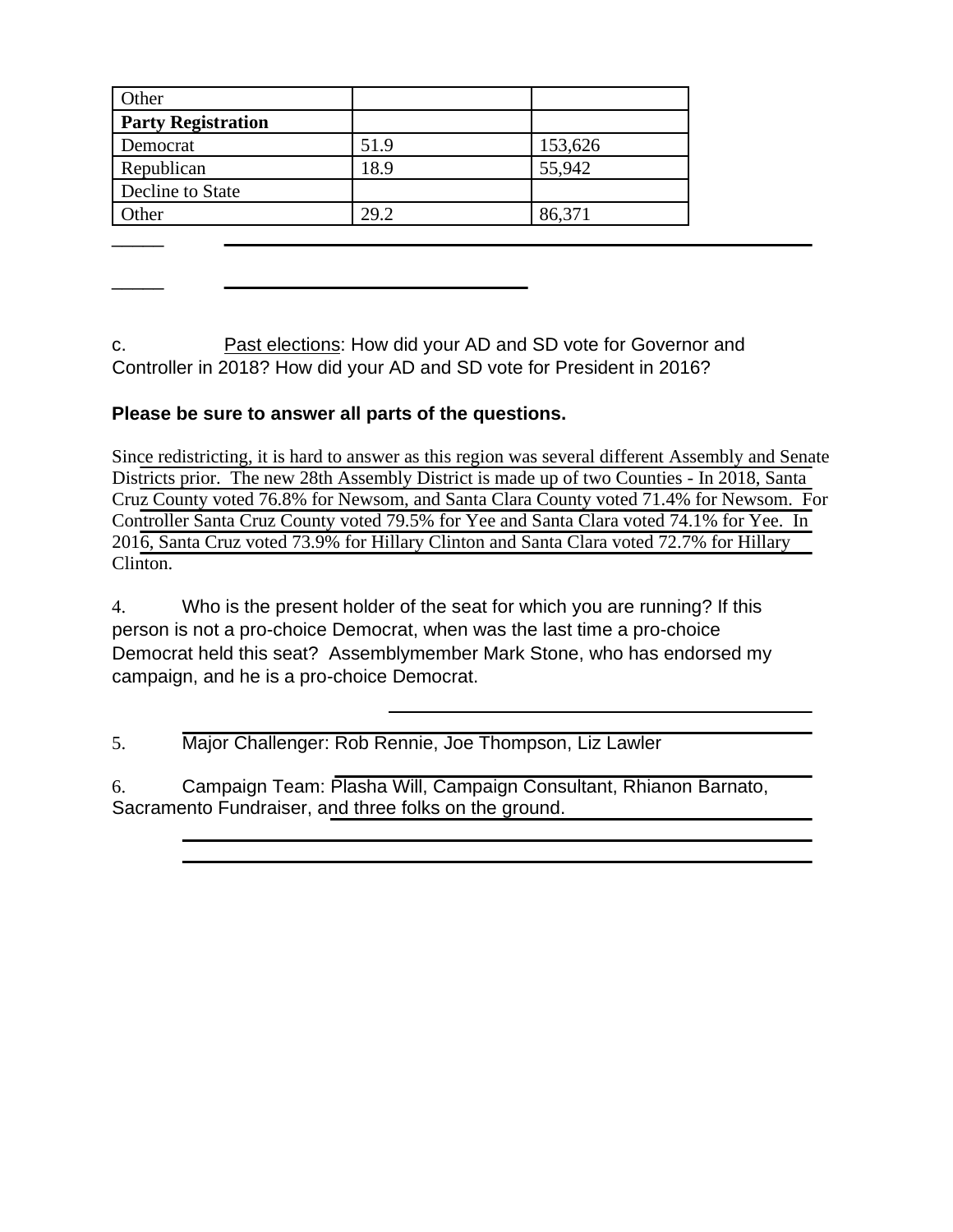### 7. Fundraising:

- a. How much money have you raised? (Please do not include pledges.) \$190,000
- b. How much do you need to raise?
- \$350,000 for the primary, and \$400,000 for the general c. How much money are you allowed to raise if there are limits?
- \$649,000 for the primary, \$1,135,000 for the general
- d. How much cash do you have on hand? \$175,000

e. How much is a loan from you to the campaign? \$100,000

f. How much money has your major challenger(s) raised? He has loaned himself \$175,000 and raised \$65,000

For the next 2 questions please do not include money transferred.

#### g. How much money have you raised this last reporting period? Same as above - this is the first filing.

h. How much money has your major challenger(s) raised in this last reporting period? Same as above, this is the first filing

i. If there is a voluntary spending cap will you take it, and what is the

limit if you accept the cap? I did and it is the amount above.

8. What is your campaign strategy (mail, media, etc.)?

Mail, digital advertising, social media, newspaper ads, television, eblasts, walking, calling, signs

9. Has any polling been done in the last two months? Please share the results.Not that I am aware of.

10. What is your position on choice? Please check yes (if you agree) or no (if you disagree) with the following:

a. A woman has the right to choose an abortion for any reason up to the point of viability, as determined by a physician and in accordance with the principles of Roe v. Wade. **YES**

b. A woman has the right to choose an abortion at any time during her pregnancy to protect her life and health. **YES**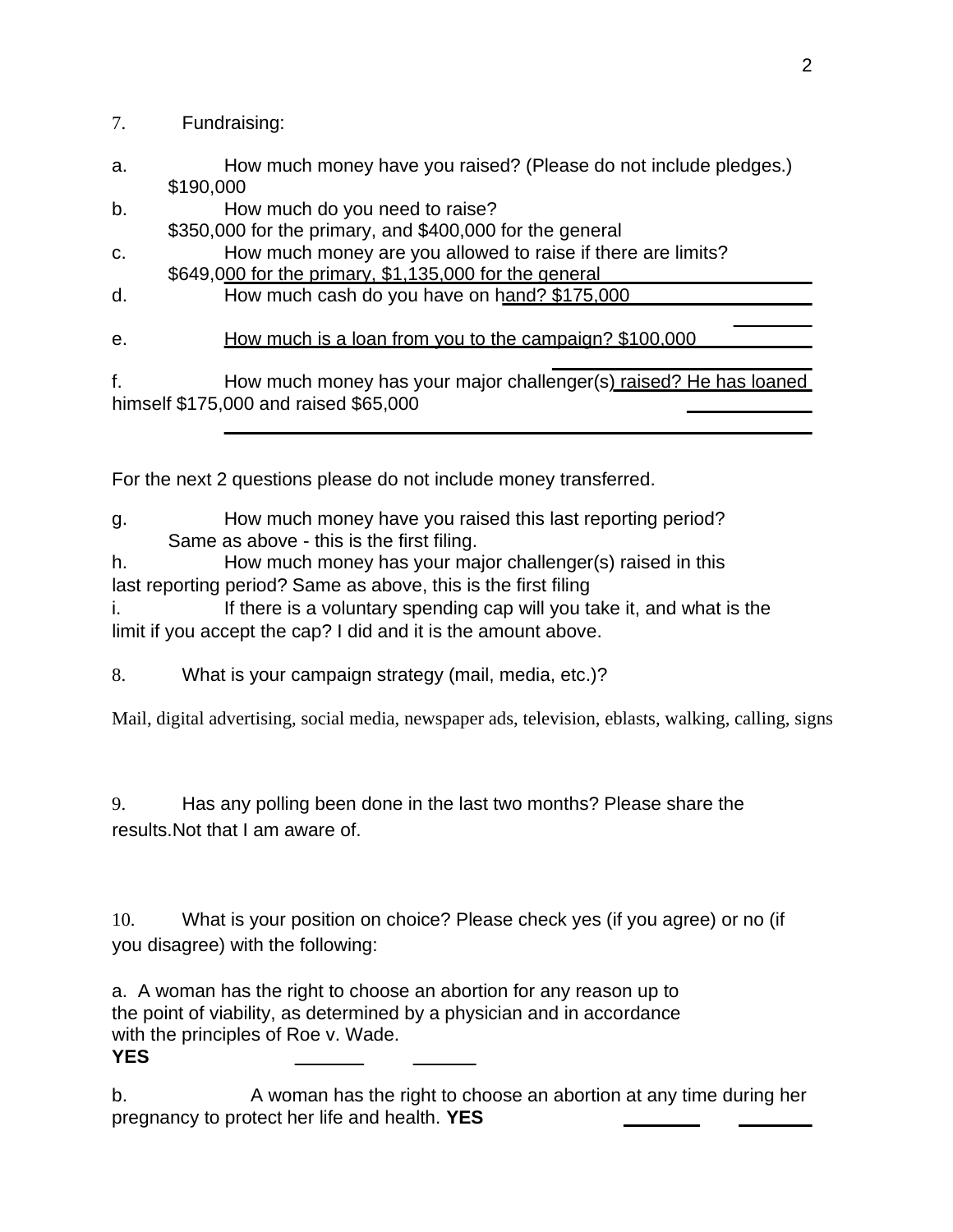c. Every patient, in consultation with her physician, has the right to determine the best medical procedures and practices with regard to reproductive health and abortion. **YES**\_\_\_\_

d. All women should have the ability, regardless of income level or age, to access safe, confidential and affordable abortion and reproductive care (with or without parental consent).

## **YES** \_\_

3

e. There should be public funding for family planning and abortion

services. **YES** \_

f. There should be **no** waiting period to obtain an abortion. **YES** \_\_\_

g. We should have comprehensive and evidence-based (accurate) sex education. **YES**

h. A minor should have access to abortion services without having to notify a parent or responsible adult. **YES**

If you are running for statewide office you may skip question 11.

11. Please list the State Senate or Assembly and Congressional seats that overlap your district. List both the name of the present occupant and number of the district.

| a. |    | State Assembly District #<br>Name of Occupant |  |  |  |
|----|----|-----------------------------------------------|--|--|--|
|    | 28 | <b>Mark Stone</b>                             |  |  |  |
|    |    |                                               |  |  |  |
|    |    |                                               |  |  |  |
|    |    |                                               |  |  |  |
| b. |    | Name of Occupant<br>State Senate District #   |  |  |  |
|    | 15 | Dave Cortese                                  |  |  |  |
| 17 |    | John Laird                                    |  |  |  |
| 13 |    | <del>Josh Becker</del>                        |  |  |  |
|    |    |                                               |  |  |  |
|    |    |                                               |  |  |  |
|    |    |                                               |  |  |  |
|    |    |                                               |  |  |  |
| C. |    | Name of Occupant<br>Congressional District #  |  |  |  |
| 19 |    | Jimmy Panetta                                 |  |  |  |
|    | 18 | Zoe Lofgren                                   |  |  |  |
|    |    |                                               |  |  |  |

16 Anna Eshoo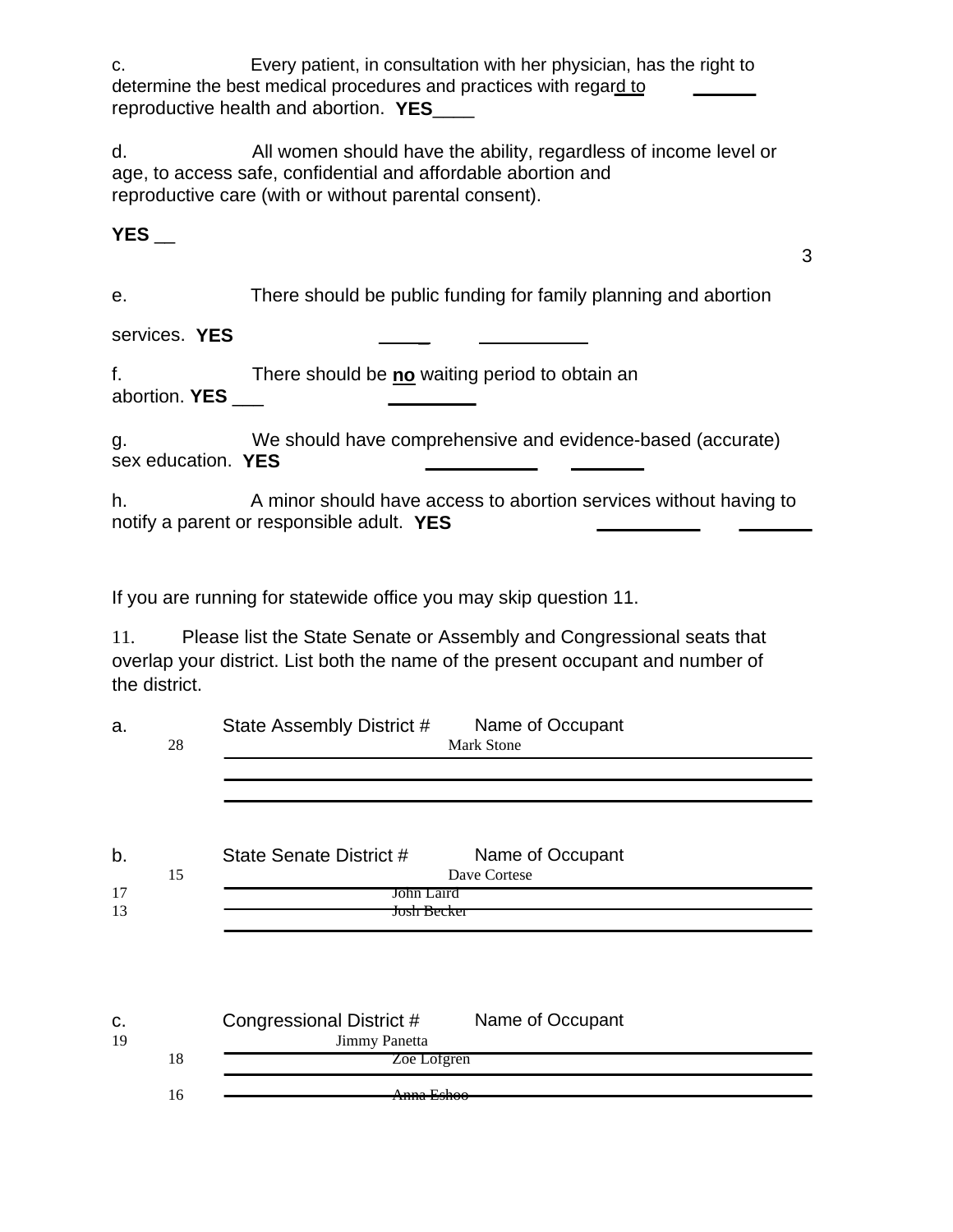12. List only the names of any non-incumbent women who you supported in the previous primary election running for:

As County Clerk, I was not able to support any candidate for office. I needed to remain neutral.

\_\_\_\_\_\_\_\_\_\_\_\_\_\_\_\_\_\_\_\_\_\_\_\_\_\_\_\_\_\_\_\_\_\_\_\_\_\_\_\_\_\_\_\_\_\_\_\_\_\_\_\_\_\_\_\_\_\_\_\_

13. List only the names of non-incumbent women candidates who you are supporting for Congress, State Senate, and Assembly in the current election cycle:

> I have focused my energies on helping local women run for office. I serve on committees for Girls Inc, and Women's Educational Success at Cabrillo College. I am also involved with Breaking the Glass Ballot and WILDR (Women in Leadership for Diverse Representation), groups that encourage more women to run for office and serve in positions of leadership. I was recruited by Close the Gap, an organization that recruits progressive women to run for office who support reproductive justice, public school funding, and paths out of poverty.

Congress:\_\_\_\_\_\_\_\_\_\_\_\_\_\_\_\_\_\_\_\_\_\_\_\_\_\_\_\_\_\_\_\_\_\_\_\_\_\_\_\_\_\_\_\_\_\_\_\_\_\_\_\_

State Senate: Aisha Wahab, SD 10\_\_\_\_\_\_\_\_\_\_\_\_\_\_\_\_\_\_\_\_\_\_\_\_\_\_\_\_\_\_\_\_\_\_\_\_\_\_\_\_\_\_\_\_\_\_\_

Assembly: Dawn Addis, AD 30.

14. If you are an elected official and leaving office, please list the name and contact information of the woman who you are supporting to run for your seat in the primary. If you are not supporting a woman for your seat, please leave this blank.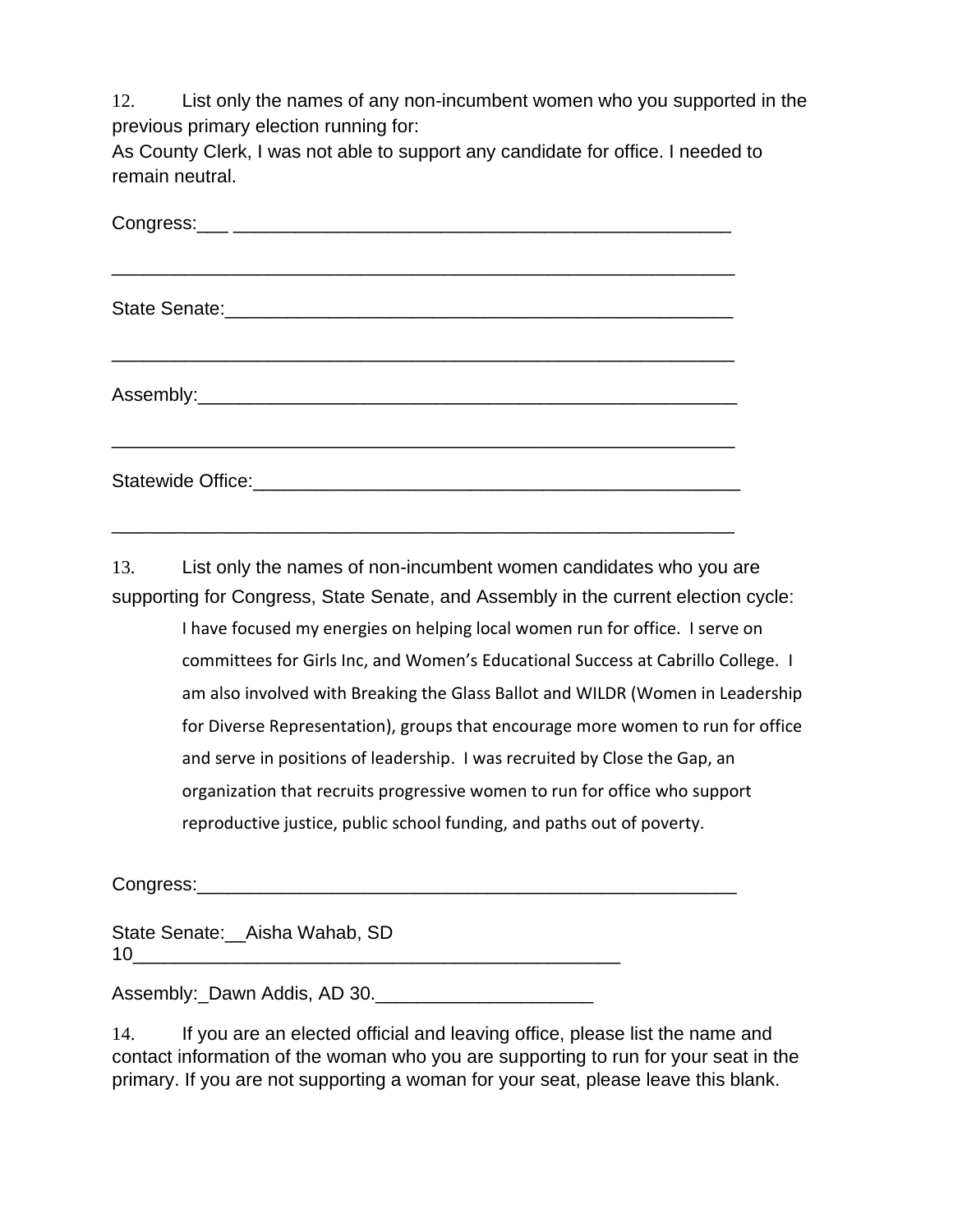\_\_When I retired in December 2020, I made sure my assistant Tricia Webber was appointed to the office of County Clerk. She is now running for election on the June 7 ballot. She is unopposed. 831-454-2409

(Name) (Phone)

15. Please list your paid professional experience for the last six years. Indicate if it was full- or part-time.

\_\_\_\_\_\_\_\_\_\_\_\_\_\_\_Santa Cruz County Clerk, paid full time\_\_\_\_\_\_\_\_\_\_\_\_\_\_\_\_\_

\_\_\_\_\_\_\_\_\_\_\_\_\_\_\_\_\_\_\_\_\_\_\_\_\_\_\_\_\_\_\_\_\_\_\_\_\_\_\_\_\_\_\_\_\_\_\_\_\_\_\_\_\_\_\_\_\_\_\_\_

16. Please list your present and past community involvement for the last six years:

\_\_\_\_\_\_\_I served as President of the California Association of Clerks and Election Officials from 2010 to 2012 and served as co-chair of the Secretary of State's Voting Accessibility Advisory Committee. I was a founding member of the Future of California Elections, a nonpartisan network of election officials, reform advocates, civil rights organizations and civic engagement groups collaborating to advance effective and inclusive election policies and practices. I am a graduate of the California Professional Election Administrator Credential program and have taught credential courses on Voters with Specific Needs and Budgets. I am also a graduate of Leadership Santa Cruz County.

I am on the board of NAMI (National Alliance on Mental Illness) and am involved with Girls Inc. and Women's Educational Success at Cabrillo College. I am currently working with a local group to create the Cabrillo College Local Government Fellows program to encourage first generation students to pursue an education that can lead to a career in local government and to provide scholarships and paid internships and mentorships. I am also involved with Breaking the Glass Ballot and WILDR (Women in Leadership for Diverse Representation), organizations dedicated to increasing the number of elected and appointed women in local, regional and state offices.

Additionally, I am involved with the California Democratic Party's Voter Protection Committee and have been working with Civitas Public Affairs to advocate for the Election Infrastructure Initiative to provide for long-term, sustainable federal funding for local elections offices over the next 10 years.

17. Please list the present and previous elected office(s) that you have held: Santa Cruz County Clerk

\_\_\_\_\_\_\_\_\_\_\_\_\_\_\_\_\_\_\_\_\_\_\_\_\_\_\_\_\_\_\_\_\_\_\_\_\_\_\_\_\_\_\_\_\_\_\_\_\_\_\_\_\_\_\_\_\_\_\_\_

\_\_\_\_\_\_\_\_\_\_\_\_\_\_\_\_\_\_\_\_\_\_\_\_\_\_\_\_\_\_\_\_\_\_\_\_\_\_\_\_\_\_\_\_\_\_\_\_\_\_\_\_\_\_\_\_\_\_\_\_

\_\_\_\_\_\_\_\_\_\_\_\_\_\_\_\_\_\_\_\_\_\_\_\_\_\_\_\_\_\_\_\_\_\_\_\_\_\_\_\_\_\_\_\_\_\_\_\_\_\_\_\_\_\_\_\_\_\_\_\_

\_\_\_\_\_\_\_\_\_\_\_\_\_\_\_\_\_\_\_\_\_\_\_\_\_\_\_\_\_\_\_\_\_\_\_\_\_\_\_\_\_\_\_\_\_\_\_\_\_\_\_\_\_

18. Do you support the ERA? **YES** \_\_\_ \_\_